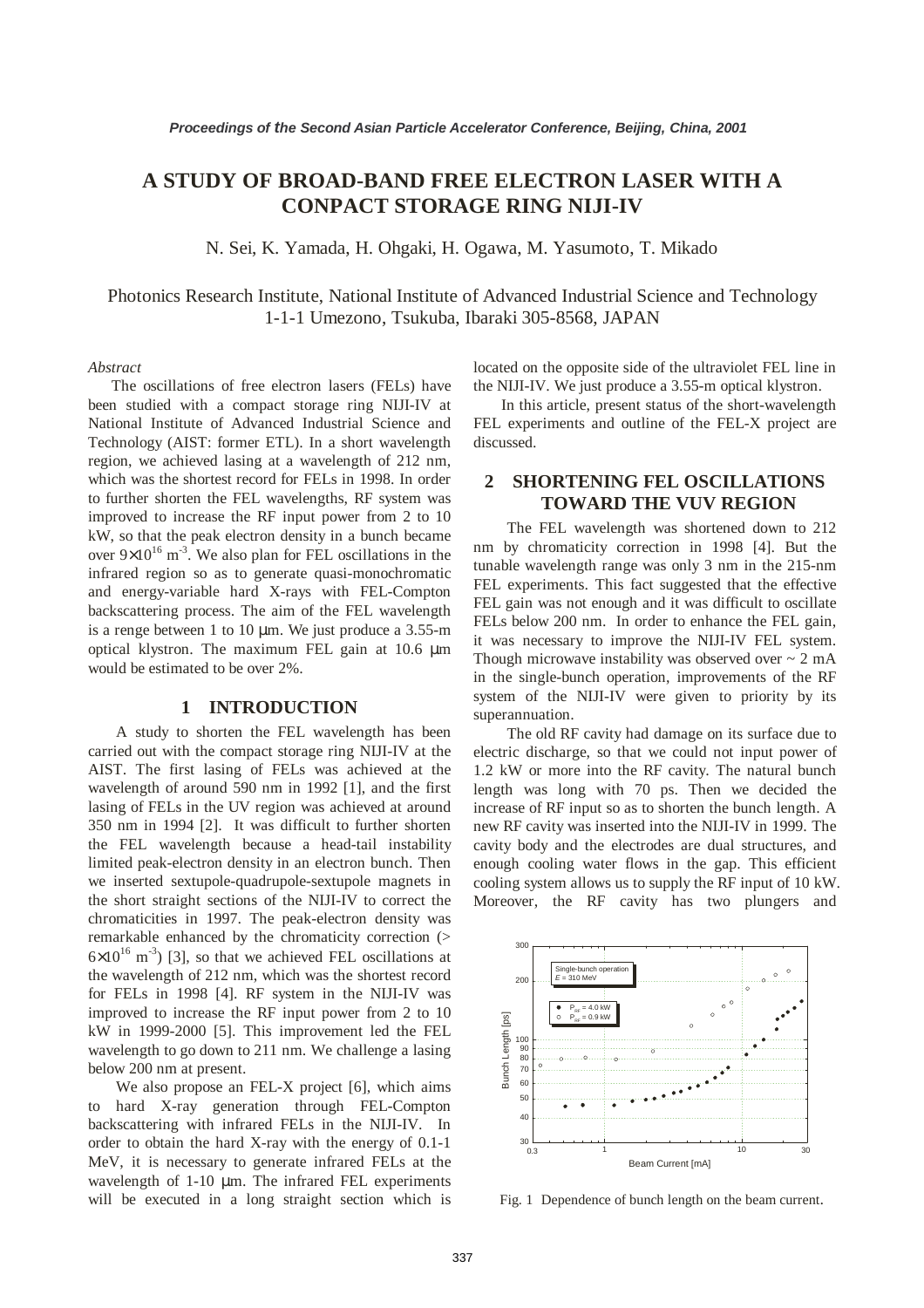compensates a shift of the resonant frequency in the high RF-power operation. A power supply for the RF cavity was renewed in 2000. This power supply can input the power of  $\sim 10$ kW in the RF cavity. We usually operate the power supply with the power of 4 kW to keep the vacuum condition.

Dependence of the bunch length on the electronbeam current was measured by a streak camera, and the bunch compression due to increase of the RF input was observed. As Fig.1 shows, the natural bunch length becomes about 40 ps, which is in agreement with the theoretical estimation. The bunch length is shortened even in high current region, and it is about 170 ps at 30mA. The peak-electron density in a bunch becomes over  $9\times10^{16}$  m<sup>-3</sup> [7]. The tunable wavelength range is enhanced from 211 to 218 nm, so that the maximum FEL gain is estimated to be over 2.5% at 200 nm. We just improve the vacuum chambers of the NIJI-IV to suppress the microwave instability. The wavelength of the NIJI-IV FEL would rush into the VUV region after this improvement.

# **3 TEMPORAL STRACTURE OF THE NIJI-IV FEL**

Temporal structure of the NIJI-IV FEL was investigated by a dual-sweep streak camera. The FEL micropulse penetrates repeatedly from the cavity mirror by revolution frequency of the electron bunch. It is known that a row of the micropulses forms a certain kind of macro-temporal structure. Though a quasi-stable CW lasing was observed at the best synchronism in the NIJI-IV FEL experiments, it was difficult to keep this state. The pulse width and spectral bandwidth were <15 ps and 0.06 nm FWHM at the best synchronism. The macropulse of the NIJI-IV FEL was observed near the best synchronism as well as other storage ring FELs. The typical macropulse lasing is shown in Fig. 2, where the FEL wavelength is 214 nm and the FEL gain in the cooling state is about 2.7%. It is noted that micropulse is modulated with a frequency of 100 Hz and an amplitude of ~20 ps in Fig. 2a. This modulation would be caused by the electricity oscillation of power supplies. The drift of the micropulse from the synchronism indicates the detuning length of 0.7 µm in the optical cavity.

The effective FEL gain can be obtained by using a temporal structure of FEL intensity. As Fig. 2c shows, amplitude of the effective FEL gain is only  $\sim 0.04\%$ . Because the repetition period of the macropulse is mach shorter than the radiation damping time of the electron bunch, the micropulse raises up before the electron bunch is not cooling sufficiently. The macropulse has asymmetry shape, and the amplification time is longer than the attenuation time.

When the macropulse structure appears in lasing, the effective FEL gain is caused by a periodical vibration of the electron-beam energy spread. This vibration can be



Fig. 2 Example of temporal structure of the FELmacropulse: (a) dual-sweep streak camera image; (b) FEL intensity; (c) Effective FEL gain.

confirmed by observing the bunch length. Fig. 3 shows a typical vibration of the bunch length in the FEL oscillation of 300 nm. The bunch length and the FEL gain in no lasing are about 150 ps and  $>$  3%, respectively. The electron-bunch length is enhanced by heating effect of the FEL oscillation, and the FEL gain in lasing becomes down to about the cavity loss. Amplitude of the vibration is about 1.5% of the average bunch length in Fig. 3, so that the effective FEL gain would be  $\sim 0.05\%$ . This result is almost consistent with estimation from the shape of the macropulse intensity.



Fig. 3 Example of the bunch length in the FEL oscillation.